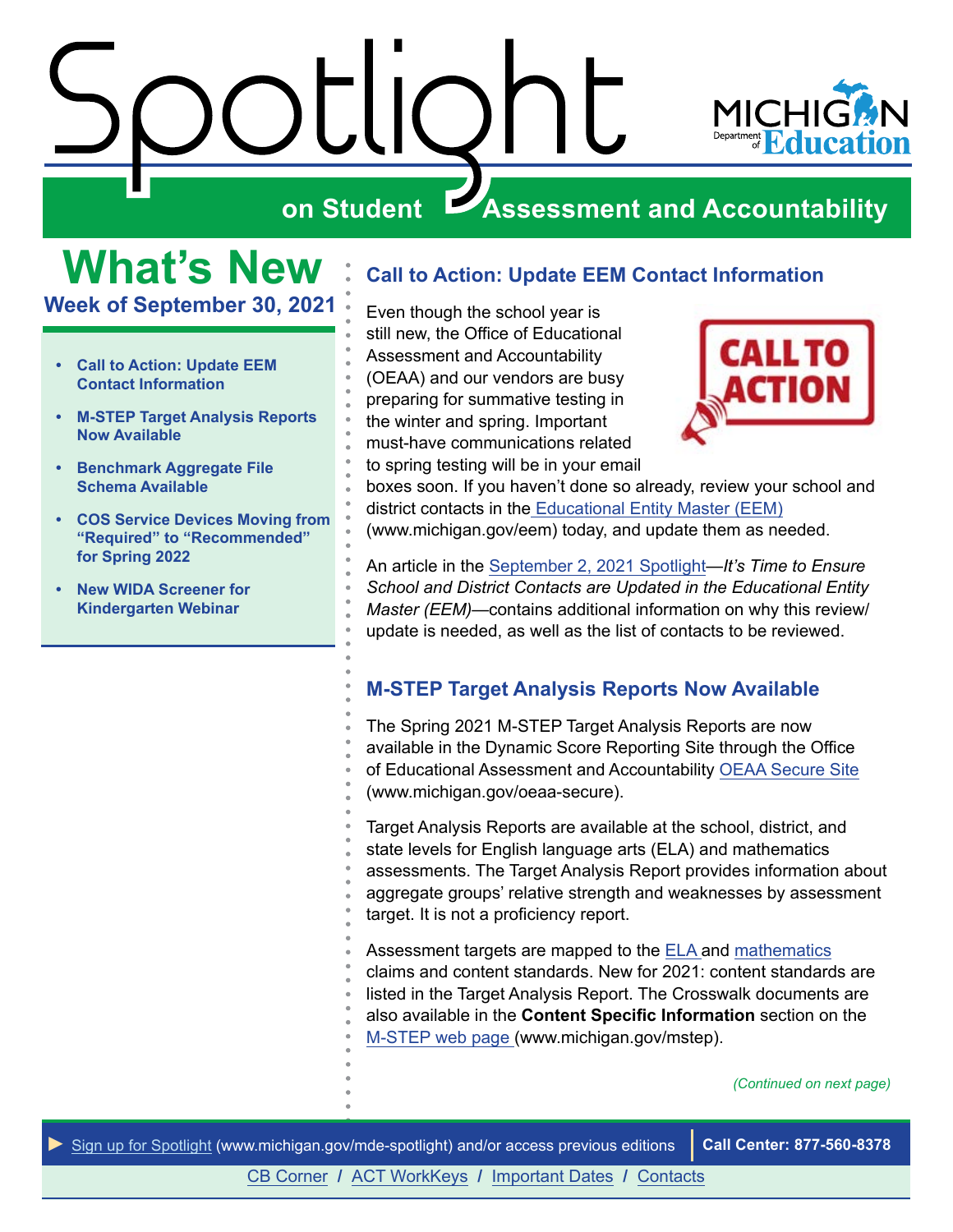<span id="page-1-0"></span>The Michigan Department of Education has provided [Target Analysis Report Training Materials.](https://www.michigan.gov/mde/0,4615,7-140-22709_70117-396811--,00.html) These include a **Resource Document**, which contains detailed information about the report and how to use the data, and a **Training PowerPoint** for district or building training, which includes a **Target Analysis Handout**. These materials are available on the M-STEP web page under the **Reporting** section.

#### **Benchmark Aggregate File Schema Available**

[Public Act 48 section 104a](http://legislature.mi.gov/doc.aspx?mcl-388-1704a) requires districts to submit benchmark assessment results for NWEA, Curriculum Associates, Renaissance, and DRC within 30 days of administration of the assessment. Districts have the same options for providing the data this year as last year. Districts may have their benchmark test results sent directly to the Michigan Data Hub through their assessments vendors, or they may choose to perform the aggregations themselves. Districts opting to perform the aggregations must follow the business rules and templates documented in the [Fall 2021](https://www.michigan.gov/documents/mde/Benchmark_Aggregation_Rules_and_Templates_Fall21_736672_7.xlsx)  [Benchmark Aggregation Rules and Templates schema,](https://www.michigan.gov/documents/mde/Benchmark_Aggregation_Rules_and_Templates_Fall21_736672_7.xlsx) located on the [MDE Benchmark web page](http://www.michigan.gov/mde-benchmarkassessments) (www.michigan.gov/mde-benchmarkassessments).

The Office of Educational Assessment and Accountability (OEAA) is developing a Fact Sheet that will cover all aspects of what is required this year under the law. The Fact Sheet will include detailed information on how to submit data depending on the benchmark assessment used and how to apply for funding (if applicable). The Fact Sheet will be posted to the MDE Benchmark web page when it is available.

#### **COS Service Devices Moving from "Required" to "Recommended" for Spring 2022**

A Central Office Services (COS) Service Device is part of the back-end setup for the DRC INSIGHT testing software. The Service Device securely saves a local copy of test content, rather than streaming the content from DRC or from a cloud server.

For Spring 2022 assessments (WIDA, M-STEP, MI-Access, ELMBA), use of the COS Service Device will be recommended rather than required. This means schools can access content in streaming mode rather than hosting a local copy (this is "Setup B" on page 20 of the Technology User Guide in the [DRC INSIGHT Portal](https://mi.drcedirect.com/)). Because this option will use more bandwidth, it is not recommended for sites with significant numbers of students using video or audio accommodations.

If testing in your school(s) has gone smoothly in previous years without COS Service Device problems, the Michigan Department of Education recommends you continue to use your existing setup. If you have many students who need video or audio accommodations or are taking the Early Literacy and Mathematics Benchmark Assessments, MDE strongly recommends continuing to use a COS Service Device for a smoother testing experience.

If your testing has not gone smoothly in previous years, with repeated difficulties connecting to a COS Service Device, Technology Coordinators can disable Content Management and Content Hosting in Configurations in Central Office Services, also in the [DRC INSIGHT Portal](https://mi.drcedirect.com/).

*(Continued on next page)*

**Call Center: 877-560-8378** (select appropriate option) for assistance with assessment or accountability issues

[What's New](#page-0-0) / [CB Corner](#page-3-0) / [ACT WorkKeys](#page-4-0) / [Important Dates](#page-6-0) / [Contacts](#page-7-0) 2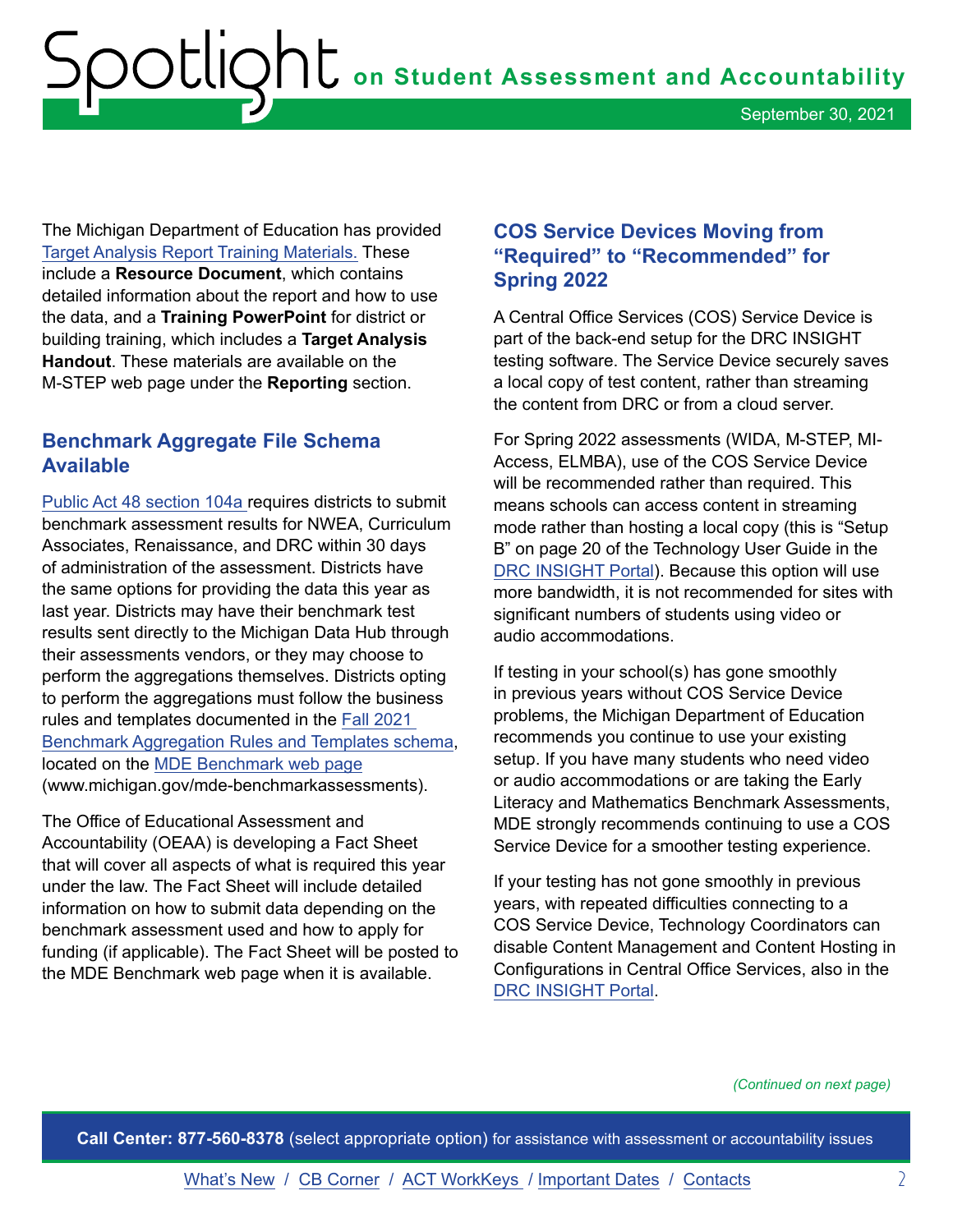<span id="page-2-0"></span>**on Student Assessment and Accountability** September 30, 2021

Note: Some error messages may reference the Service Device but just indicate general internet problems, like a dropped connection to a wireless access point. Removing the Service Device will not resolve that problem—it will only change which system the computer cannot reach.

If you are not sure which approach to try, there is less risk in setting up COS Service Devices using Content Management and Content Hosting. If you have trouble with that setup, turning it off takes just a few clicks. Setting up Service Devices mid-testing and downloading all the content would be a significant disruption that could stop testing for the day.

#### **New WIDA Screener for Kindergarten Webinar**

Note: Michigan will be discontinuing the use of the Kindergarten W-APT at the end of the 2021-22 school year and will transition to the new WIDA Screener for Kindergarten. Educators can learn more about this new screener by attending a webinar on November 2, 9:30 – 11:30 a.m.

The webinar will provide information about the screener and function as the first training on how to administer this assessment. Registration is limited to 100 attendees, one person per district/ISD. The webinar will be recorded and made available in the WIDA Secure Portal.

Educators can register by filling out a [Google form](https://forms.gle/qkFZeRrch2ujira59) (https://forms.gle/qkFZeRrch2ujira59). You will receive an Eventbrite email with confirmation of your registration by the end of the week in which you register.

**Call Center: 877-560-8378** (select appropriate option) for assistance with assessment or accountability issues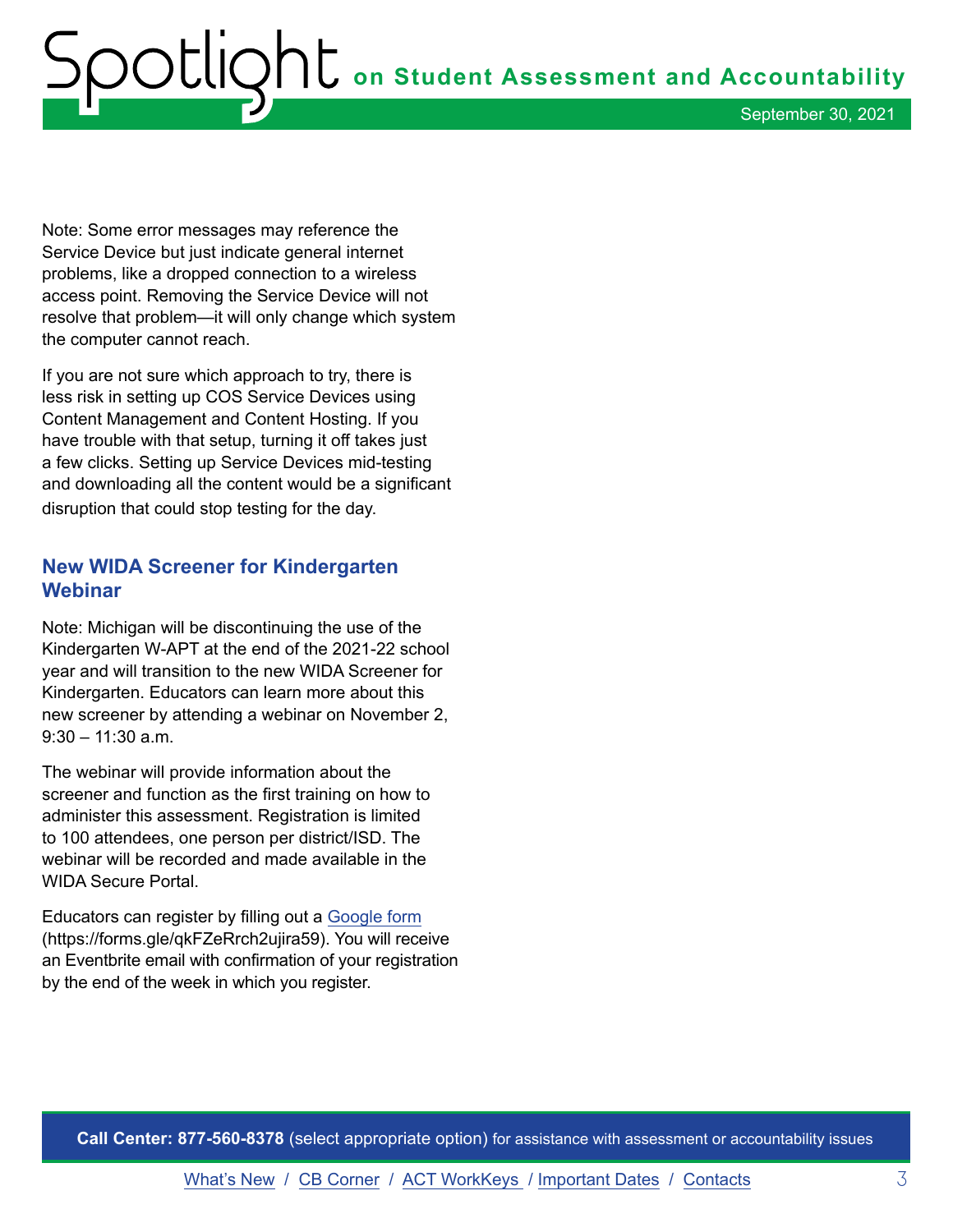September 30, 2021

# <span id="page-3-0"></span>CB

*Information on SAT*®*, PSAT*™ *8/9, and PSAT*™*10 provided by the College Board*

#### **Questions about Fall SAT, PSAT 8/9, or PSAT 10?**

- Call the Michigan Educator Hotline: 866-870-3127 (select Option 1)
- Email: [michiganadministratorsupport@](mailto:michiganadministratorsupport%40collegeboard.org?subject=) [collegeboard.org](mailto:michiganadministratorsupport%40collegeboard.org?subject=)

# **REMINDERS**

Ensure that students are administered the appropriate Fall 2021 assessment. Students in Grade 9 must only take the PSAT 8/9; those in Grades 10 and 11 must take the PSAT/NMSQT; and Grade 12 students must take the SAT for the administration to be paid for by the Michigan Department of Education. Fifth-year seniors are not eligible to test in Fall 2021.

Test Book Material Delivery

- Test books for the October 13 SAT administration will be delivered October 7-11.
- Test books for the October 13 PSAT/NMSQT administration will be delivered October 4-6.
- Delivery of test books for the PSAT 8/9 will be determined based on test date chosen in the College Board test ordering site.

Fall 2021 Testing Manuals are posted on the Michigan Department of Education's [MME web page](http://www.michigan.gov/mme) (www.michigan.gov/mme) and on the [PSAT web page](http://www.michigan.gov/psat) (www.michigan.gov/psat).

Test coordinators must read the manuals carefully, as testing policies in the fall and spring (for state accountability testing) are different, especially with regards to testing students with accommodations. We highly recommend coordinators take the online training courses for each assessment; the training can be accessed at [www.collegeboard.org/ptat.](http://www.collegeboard.org/ptat) Note: Completion of training for Fall 2021 testing does

not count toward training for Spring 2022 testing.

**Call Center: 877-560-8378** (select appropriate option) for assistance with assessment or accountability issues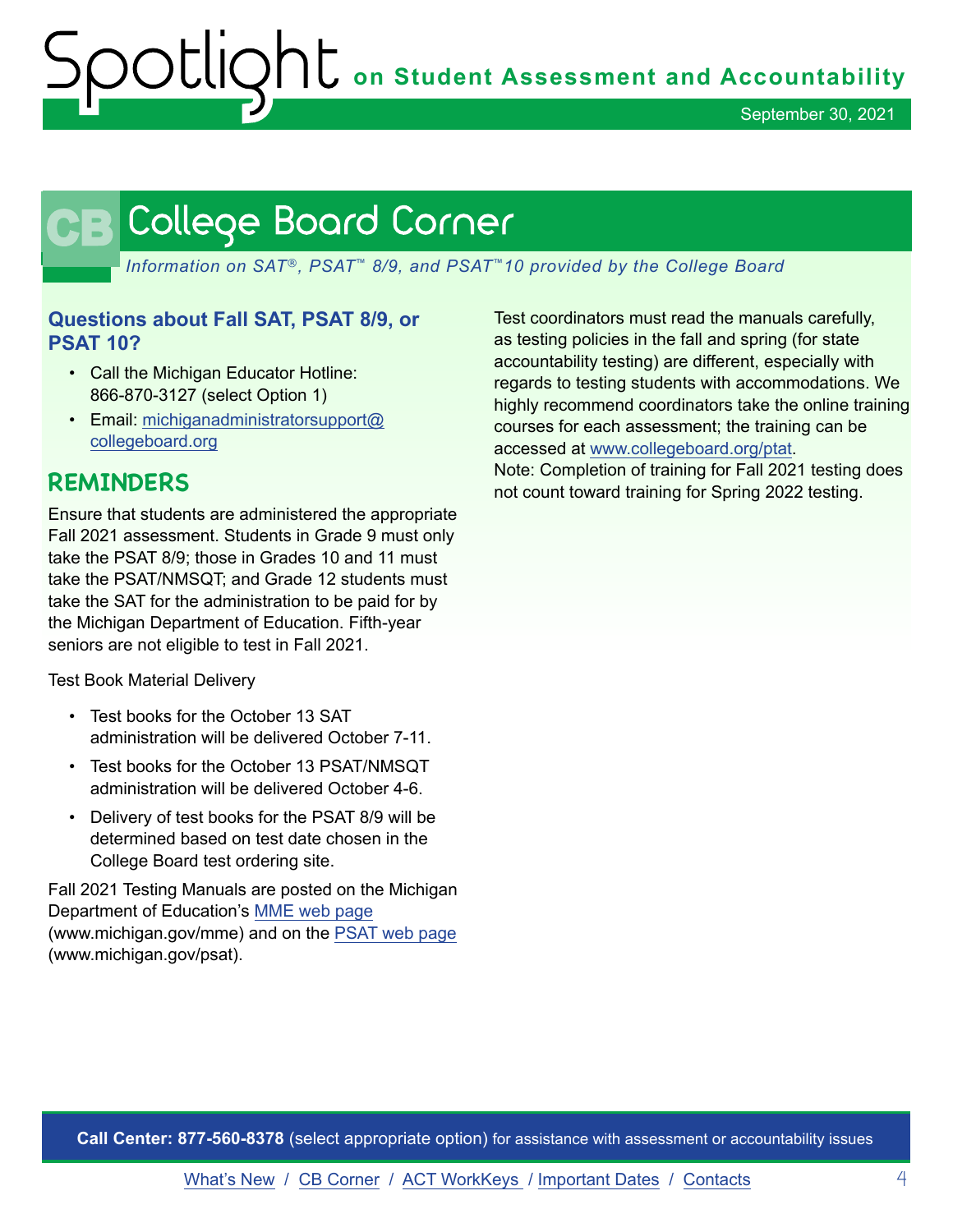# <span id="page-4-0"></span>**® ®**

# **What's New**

#### **ACT WorkKeys Assessment: Overview and Student Preparation**

Even though the Spring 2022 administration of the ACT WorkKeys assessment is many months away, you can begin preparing now through an understanding of what the WorkKeys assessments are and how to prepare your students.

The ACT WorkKeys assessment consists of three tests that measure real-world skills employers consider critical to job success and that increase career opportunities for students who do well on the assessments. The tests are:

- **Applied Math** measures critical thinking, mathematical reasoning, and problem-solving techniques for actual situations in today's workplace
- **Graphic Literacy** measures skills needed to locate, synthesize, and use information from charts, graphs, diagrams, and other materials
- **Workplace Documents** measures skills needed to read and use written text such as memos, letters, directions, bulletins, and policies

How a student performs on the three WorkKeys tests determines their eligibility to earn an ACT $^{\circledR}$ WorkKeys<sup>®</sup> National Career Readiness Certificate® (NCRC). To earn a certificate, students must receive a level score of at least 3 out of 7 on each test.

Certificates are awarded at four levels:

- **Bronze** requires a minimum level score of 3 out of 7 on all three tests
- **Silver** requires a minimum level score of 4 out of 7 on all three tests
- **Gold** requires a minimum level score of 5 out of 7 on all three tests
- **Platinum** requires a minimum level score of 6 out of 7 on all three tests

Examinees who complete the Spanish-language versions of the assessments are eligible for an NCRC en Español.

Students who earn an NCRC can activate and print the certificate at no charge at [www.myworkkeys.com](https://myworkkeys.act.org/mwk/login.do?event=go&realm=) (https://myworkkeys.act.org/mwk/login. do?event=go&realm=) once they receive their paper scores.

For more detailed information about the WorkKeys assessments, understanding scores, and the value of the NCRCs, go to [WorkKeys Assessments](https://www.act.org/content/act/en/products-and-services/workkeys-for-job-seekers/assessments.html) (https://www.act.org/content/act/en/products-andservices/workkeys-for-job-seekers/assessments.

**Call Center: 877-560-8378** (select appropriate option) for assistance with assessment or accountability issues

[What's New](#page-0-0) / [CB Corner](#page-3-0) / ACT WorkKeys / [Important Dates](#page-6-0) / [Contacts](#page-7-0) 5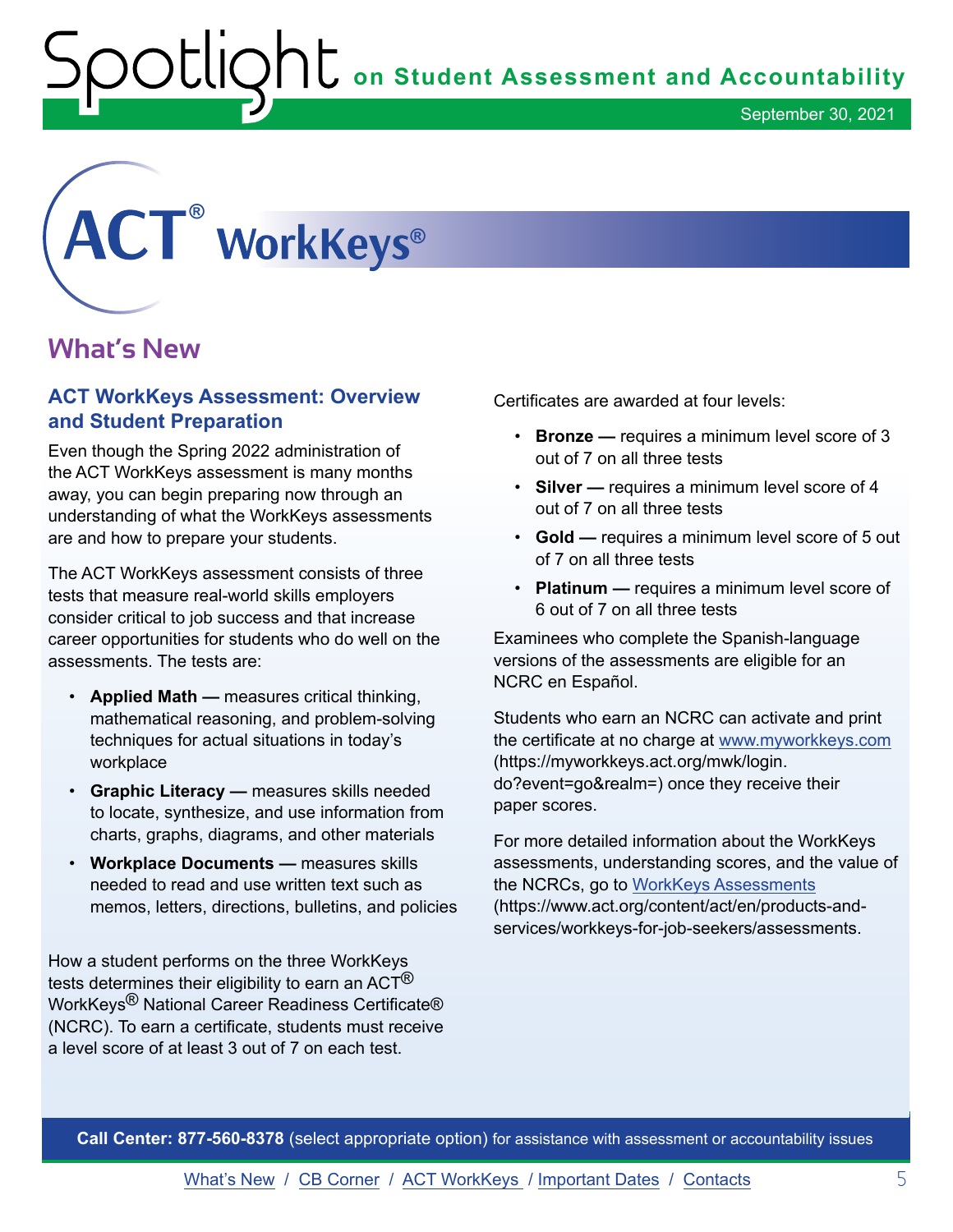# **on Student Assessment and Accountability**<br> **Contamber 30, 2021**

September 30, 2021

# **® ®**

html).

## **Student Preparation – Go for Platinum!**

Encourage students to understand the types of questions they will see on WorkKeys assessment, since this assessment is different than other types of exams. Students and teachers can access free [practice questions](https://www.act.org/content/act/en/products-and-services/workkeys-for-job-seekers/preparation.html) (https://www.act.org/content/act/ en/products-and-services/workkeys-for-job-seekers/ preparation.html) from all three tests, ranging from easier content (Level 3) to the most difficult (Level 7). Teachers and students may use these practice questions in the classroom as "Questions of the Day" or as warm-up activities in the weeks leading up to test day.

Students can also create a WorkKeys user account and take free full-length [online practice](mailto:https://testregistration.org/rsp/Login.do%3Fevent%3Dgo%26realm%3D20770563?subject=)  [tests](mailto:https://testregistration.org/rsp/Login.do%3Fevent%3Dgo%26realm%3D20770563?subject=) (https://testregistration.org/rsp/Login. do?event=go&realm=20770563). This allows students to pace themselves in real-time test scenarios and receive scores indicating how they would perform on the WorkKeys tests.

More information about administering the WorkKeys assessment will be covered in future Spotlight

newsletters.

## **Contacting ACT**

If you have questions, you may:

- 1. contact ACT via the [Contact Us web page](mailto:www.act.org/aap/state/contact.html?subject=) (www.act.org/aap/state/contact.html)
- 2. call ACT at 800-553-6244 between 9:30 a.m. and 6 p.m. ET
	- » standard time: ext. 2800
	- » accommodations: ext. 1788
	- » email accommodations questions to [ACTStateAccoms@act.org](mailto:ACTStateAccoms%40act.org?subject=Requesting%20Assistance)

**Call Center: 877-560-8378** (select appropriate option) for assistance with assessment or accountability issues

[What's New](#page-0-0) / [CB Corner](#page-3-0) / [ACT WorkKeys](#page-4-0) / [Important Dates](#page-6-0) / [Contacts](#page-7-0) 6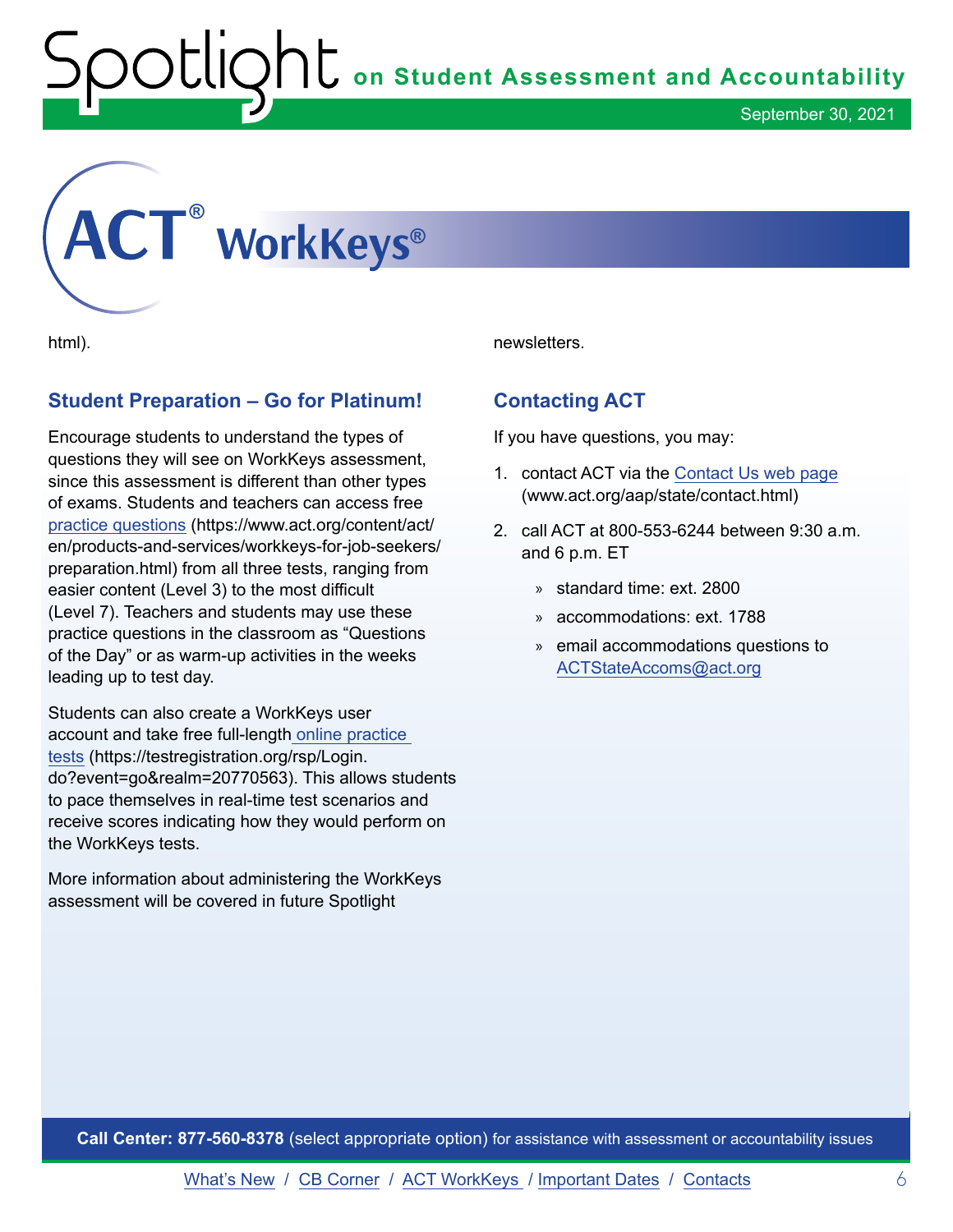# **on Student Assessment and Accountability** September 30, 2021

# <span id="page-6-0"></span>**Important Dates**

# **September 2021**

## **Early Literacy and Mathematics**

#### **Now – October 29, 2021**

• Pre-Identification of students in the OEAA Secure Site by 5:00 pm for **Early Literacy and Mathematics Benchmark Assessments (K-2)** 

#### **Early Literacy and Mathematics**

#### **Now – October 29, 2021**

• **Early Literacy and Mathematics Benchmark Assessments (K-2)** Fall 2020 testing window

# **October 2021**

#### **WIDA**

#### **October 18 – November 23, 2021**

**• Online Waiver Window** - request waiver to administer pencil/paper by 5:00 p.m. on November 23 for **WIDA ACCESS - PP**

# **November 2021**

Wed

### **Webinar: New WIDA Screener for Kindergarten**

#### **November 2, 2021, 9:30 - 11:30 am**

• New WIDA Screener for Kindergarten webinar Register for [the webinar](https://forms.gle/qkFZeRrch2ujira59)

Thu

5

12

 $\Gamma$ 

6

13

# **December 2021**

## **Webinar: Technology Coordinator Training**

#### **December 1, 2021, 10:00 am**

• Winter/Spring 2022 Technology Coordinator Training Zoom webinar [Join the webinar](https://datarecognitioncorp.zoom.us/j/84084055143)

**Call Center: 877-560-8378** (select appropriate option) for assistance with assessment or accountability issues